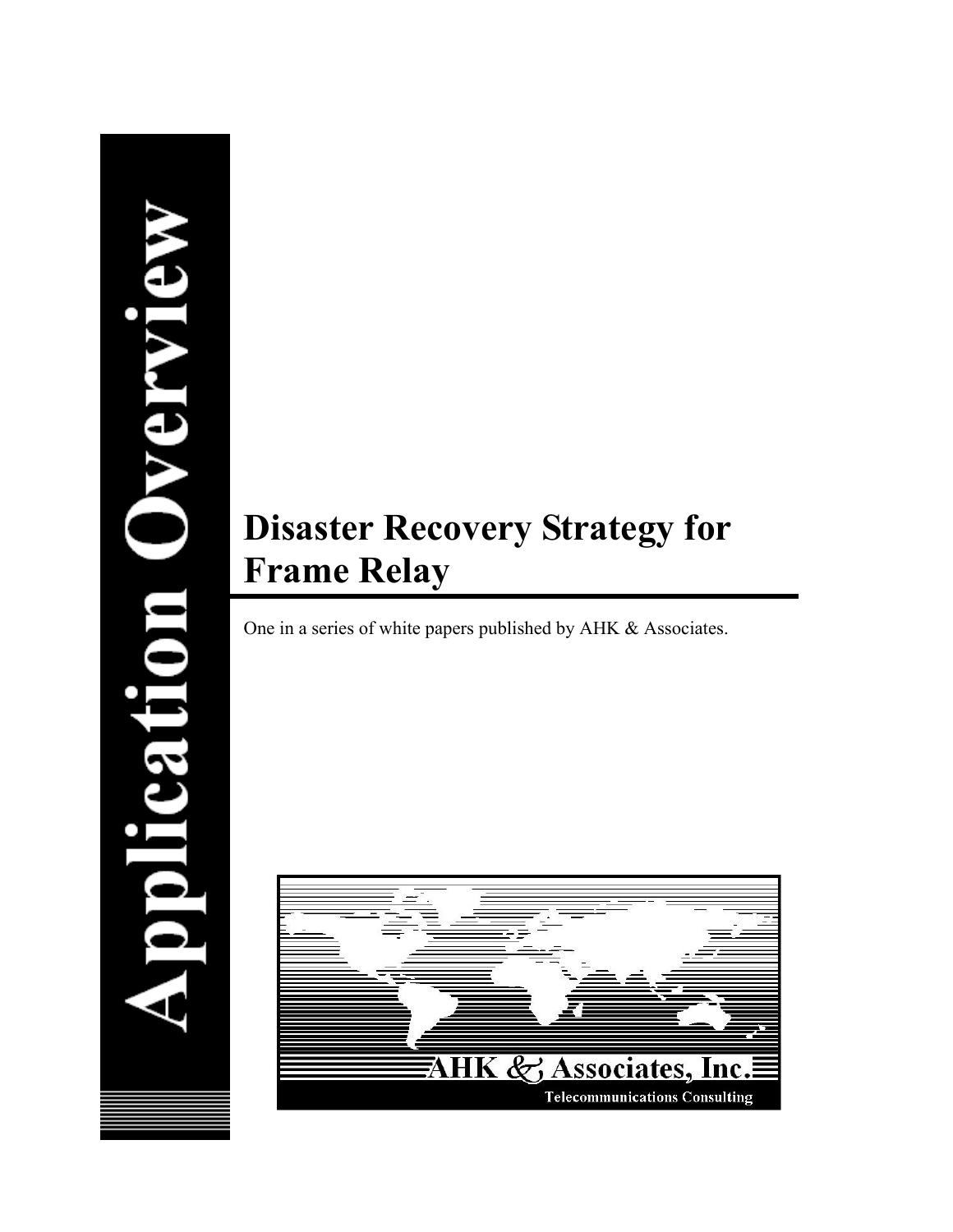### **Disaster Recovery Strategy for Frame Relay**

### **Copyright 2002 by AHK** R **Associates, Inc**

Unlimited right to copy this document is granted to anyone as long as the document is copied in its entirety; including all cover pages, and this title page.

Published by:

| AHK $\langle \nabla \rangle$ Associates, Inc. |  |
|-----------------------------------------------|--|
| www.ahk.com                                   |  |

AHK & Associates Inc. provides sophisticated network access consulting, wide area network design, and project implementation services throughout the United States.

AHK  $\&$  Associates Inc. develops customized technical training courses delivered onsite at your facility, or in our partner training facilities located throughout the United States. We offer one to five day in-depth training on ISDN, DSL, T1/ T3, SONET, DWDM, and other digital technologies. We provide training for technical, sales, and sales engineering personnel.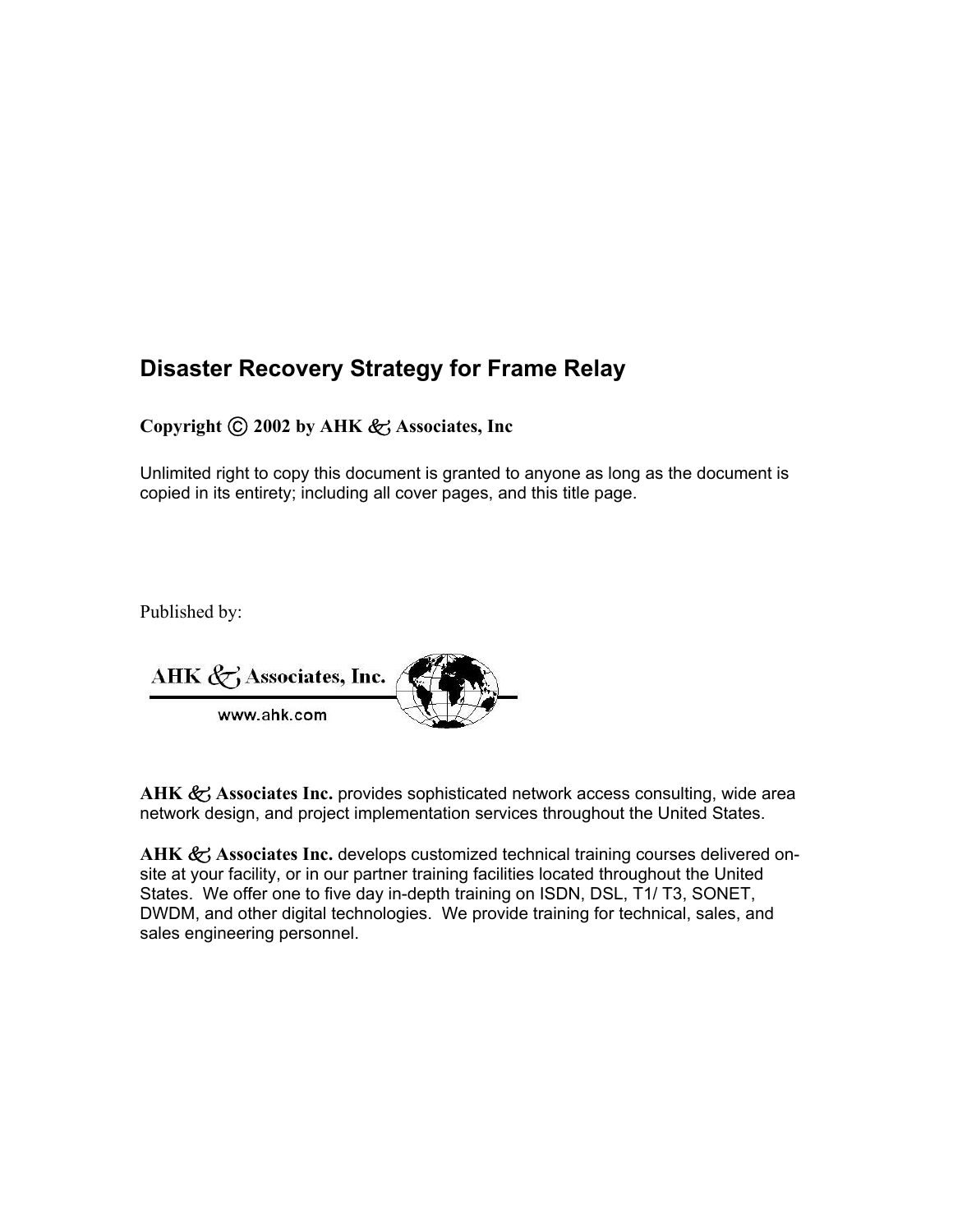### **Disaster Recovery Strategy for Frame Relay**

Providing a backup plan for Frame Relay circuits is not difficult, and is a very good idea. When your Frame Relay network fails, you can back it up in less than two seconds using ISDN to place circuit switched data calls.

This application uses a single ISDN Basic Rate Interface (BRI) and an ISDN Terminal Adapter.



For our example we are connecting two routers using Frame Relay. This design will be sufficient for Frame Relay CIR's up to 128 Kbps. If you need more bandwidth than this, refer to the AHK Application Overview entitled "Disaster Recovery Strategy for T1 circuits using ISDN BRI". This document will discuss using Inverse Multiplexer in the place of Terminal Adapters to create virtual circuits up to 2 Mbps.

These routers have dual WAN ports programmed to perform the Alternate Path Switch function. Install the frame relay in a normal fashion, either with an external CSU/DSU as shown above, or using an internal CSU/DSU in the router. This is considered the "Primary" connection.

Connected to the second port of the router is an ISDN Terminal; Adapter. The Terminal Adapter supports up one (1) ISDN BRI line. This line is not used unless there is a Primary circuit failure. The connection between the Terminal Adapter and the router will typically be an RS-232 or V.35 interface.

**Alternate Path Switch (APS)** is a device that will sense when the primary data path has been interrupted, and is no longer available. Under these conditions the APS will attempt to transmit data through the designated "Alternate Path". Routers with more than one WAN port can sometimes be programmed in this manner. Alternatively, you can use a stand-alone dual port CSU/DSU, which has been equipped with APS technology. Companies line Cisco make routers with APS capability, and companies like Control Ware make APS enabled DSU's.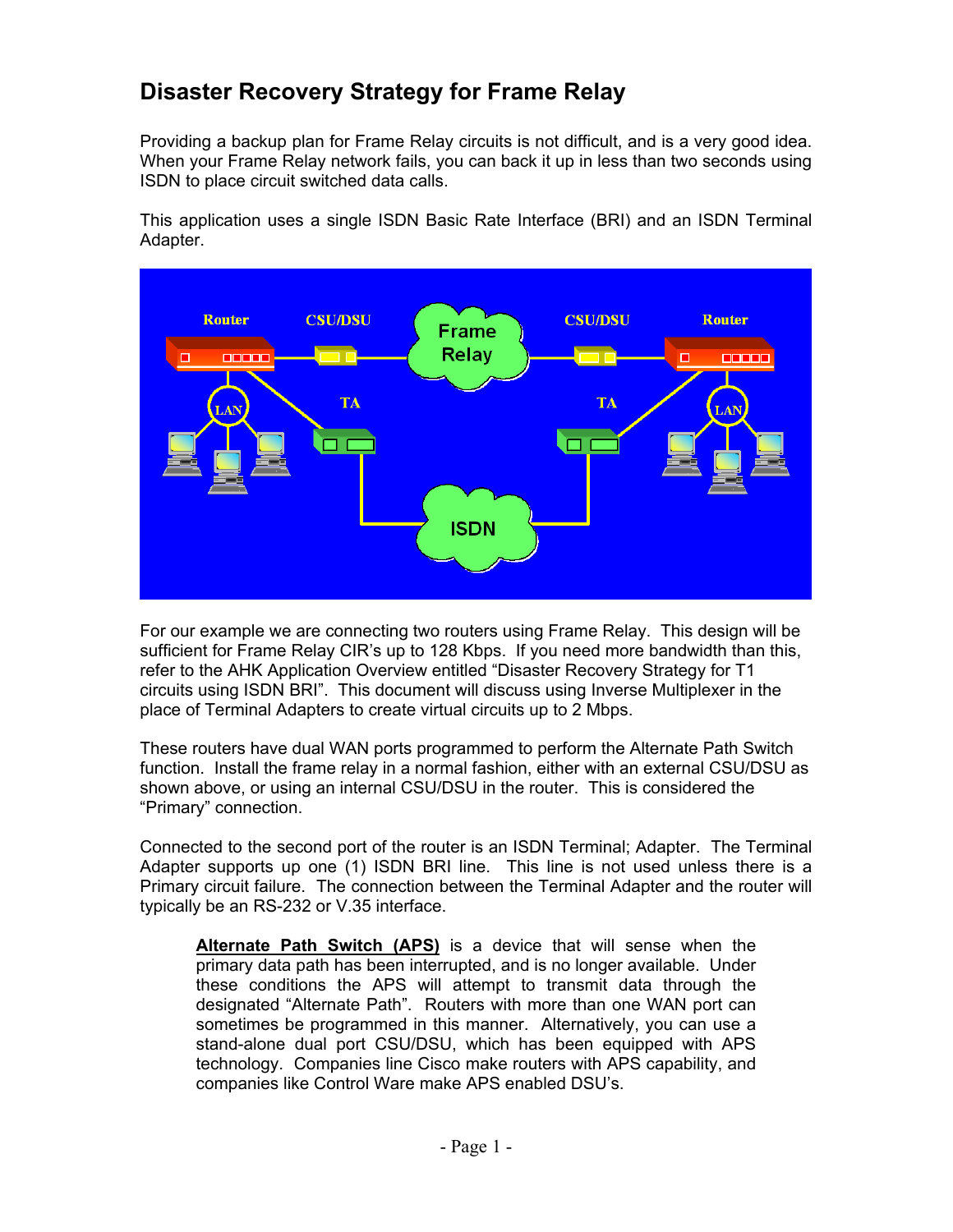### **Circuit Failure**

Should the Frame Relay (primary path) fail for any reason, the router will attempt to transmit data through the secondary path.



The Terminal Adapter "listens" for data by monitoring the Data Terminal Ready lead in the RS-232 or V.35 interface. This lead, or wire, only becomes energized when the router attempts to send data over the secondary path.

When the Terminal Adapter detects an energized DTR condition, this triggers the connection process. The Terminal Adapter will dial up one or two B channel circuit switched data calls over the BRI line. This will connect it to a second Terminal Adapter at the distant site. A BRI line supports two (2) B channels. Each B channel supports a 64 Kbps circuit switched data call. The Terminal Adapter will use the BONDING protocol to aggregate the two B channels and provide a virtual 128 Kbps connection for use in this application.

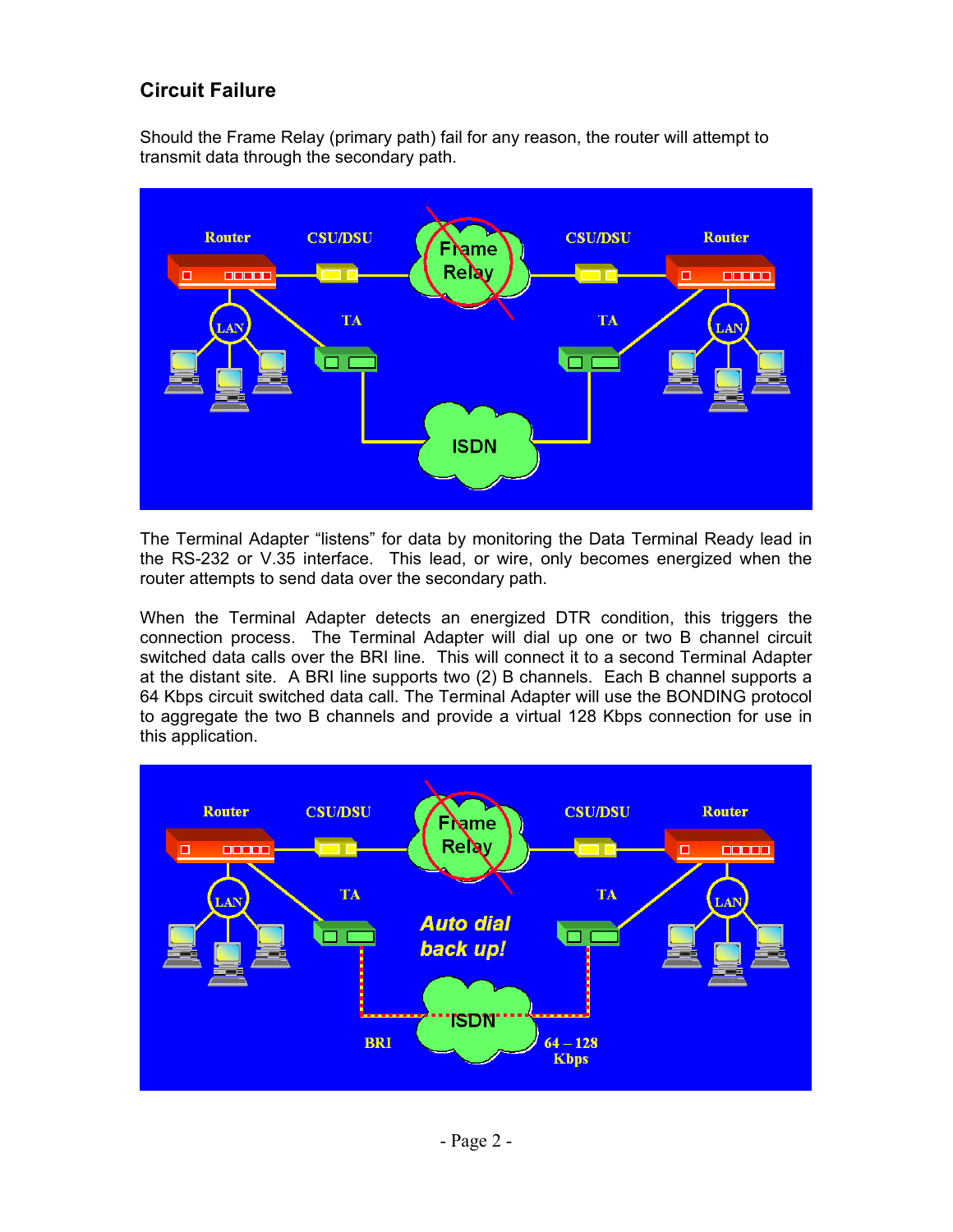### **BONDING**

BONDING is a protocol used by Inverse Muitiplexer's and Terminal Adapters to aggregate the bandwidth of individual B channels into a single high-speed "virtual circuit". BONDING (an acronym for Bandwidth On Demand Interoperability Group) is a process developed to deal with the problem of delay in circuit switched calls. Each of the B channel data calls will find a unique path through the network. Since each path will be unique, each path will have a different propagation delay. Since each path has a different propagation delay, the bits streaming down the individual circuits will arrive in a mis-ordered fashion. This is because the two paths used by the two B channels will not be the same. Some data will take a shorter path, and get there faster, and other data will take the longer path and be delayed by a few milliseconds.

The BONDING process is used to address this problem through its "Delay Equalization" feature. Delay Equalization determines the delay on each circuit, and inserts calculated delay into the shorter circuits. This introduced delay will equalize the data delivery rate across all the circuits. Once this equalization has been established, all the channels will have the same delay, and the packets will no longer be miss ordered.

### **Compression**

Adding a hardware compression module to the Terminal Adapter can provide a 4:1 compression ratio. This will yield a speed of nearly 512 Kbps per second and is delivered as a fully duplex virtual circuit.

### **Set Up Time**

The recovery process is remarkably fast. Both calls are placed in a matter of milliseconds, and the data stream will be re-established within one or two seconds. ISDN operates as a fully duplex circuit, and you will have 128 Kbps of bandwidth.

### **Approximate Costs**

A Terminal Adapter suitable for this application will cost approximately \$300.00. You will need two of them. You will need a BRI circuits at each site, and these cost approximately \$40 per month when purchased unbundled, with no call packs. You will incur usage charges for the calls places during a circuit recovery.

### **Additional Help**

AHK  $\mathcal{R}_1$  Associates Inc. can help you implement the process in this Application Overview. We can provide complete turnkey installation including; hardware selection and component sourcing, circuit provisioning, and equipment programming. Once it is all done, we provide operational and support training so that you will get the most out of your investment.